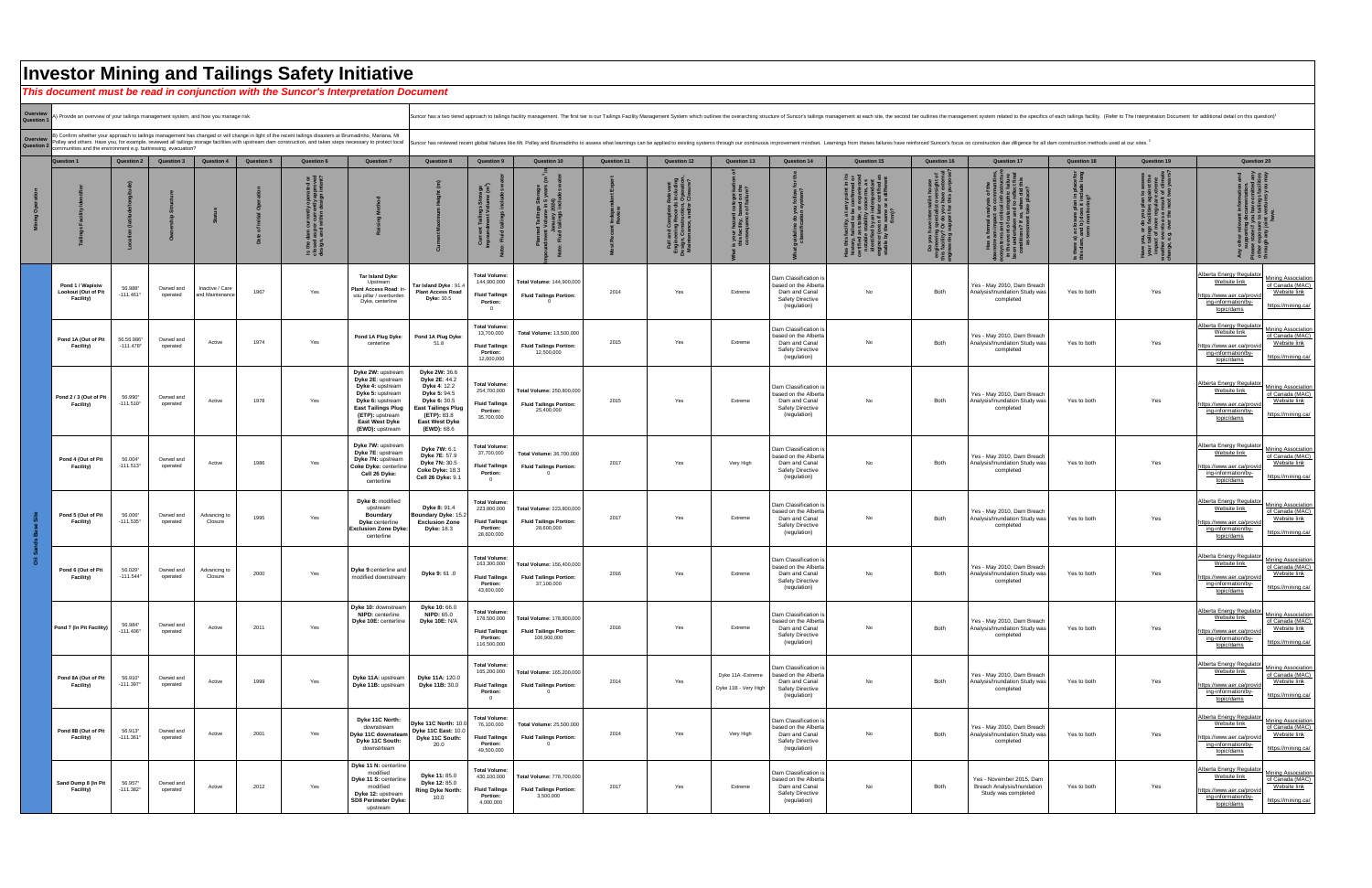|                      | <b>Investor Mining and Tailings Safety Initiative</b><br>This document must be read in conjunction with the Suncor's Interpretation Document |                                    |                                                                                                                                                                       |                     |                                                                                                                                           |                                                                                                                                                                                                                                                                                                                       |                                                                                                                                                                                                                         |                                                                                                                                                                                                                                |                                                                                                |                                                                            |                                                                                                                                                                                            |                                                                                                                          |                                                                                                                                                           |                                                                                                           |                    |                                           |                                                                                      |                                                                          |                                                                      |                                                                                                                                                                                                                   |  |
|----------------------|----------------------------------------------------------------------------------------------------------------------------------------------|------------------------------------|-----------------------------------------------------------------------------------------------------------------------------------------------------------------------|---------------------|-------------------------------------------------------------------------------------------------------------------------------------------|-----------------------------------------------------------------------------------------------------------------------------------------------------------------------------------------------------------------------------------------------------------------------------------------------------------------------|-------------------------------------------------------------------------------------------------------------------------------------------------------------------------------------------------------------------------|--------------------------------------------------------------------------------------------------------------------------------------------------------------------------------------------------------------------------------|------------------------------------------------------------------------------------------------|----------------------------------------------------------------------------|--------------------------------------------------------------------------------------------------------------------------------------------------------------------------------------------|--------------------------------------------------------------------------------------------------------------------------|-----------------------------------------------------------------------------------------------------------------------------------------------------------|-----------------------------------------------------------------------------------------------------------|--------------------|-------------------------------------------|--------------------------------------------------------------------------------------|--------------------------------------------------------------------------|----------------------------------------------------------------------|-------------------------------------------------------------------------------------------------------------------------------------------------------------------------------------------------------------------|--|
|                      |                                                                                                                                              |                                    |                                                                                                                                                                       |                     |                                                                                                                                           |                                                                                                                                                                                                                                                                                                                       |                                                                                                                                                                                                                         |                                                                                                                                                                                                                                |                                                                                                |                                                                            |                                                                                                                                                                                            |                                                                                                                          |                                                                                                                                                           |                                                                                                           |                    |                                           |                                                                                      |                                                                          |                                                                      |                                                                                                                                                                                                                   |  |
| Overview<br>Question | A) Provide an overview of your tailings management system, and how you manage risk                                                           |                                    |                                                                                                                                                                       |                     |                                                                                                                                           |                                                                                                                                                                                                                                                                                                                       |                                                                                                                                                                                                                         | Suncor has a two tiered approach to tailings facility management. The first tier is our Tailings Facility Management. System which outlines the overarching structure of Suncor's tailings management ayestem related to the s |                                                                                                |                                                                            |                                                                                                                                                                                            |                                                                                                                          |                                                                                                                                                           |                                                                                                           |                    |                                           |                                                                                      |                                                                          |                                                                      |                                                                                                                                                                                                                   |  |
| Overview<br>Question | communities and the environment e.g. buttressing, evacuation?                                                                                |                                    |                                                                                                                                                                       |                     |                                                                                                                                           | Confirm whether your approach to tailings management has changed or will change in light of the recent tailings disasters at Brumadinho, Mariana, Mt<br>Polley and others. Have you, for example, reviewed all tailings storage facilities with upstream dam construction, and taken steps necessary to protect local |                                                                                                                                                                                                                         | Suncor has reviewed recent global failures like Mt. Polley and Brumadinho to assess what learnings can be applied to existing systems through our continuous improvement mindset. Learnings from theses failures have reinforc |                                                                                                |                                                                            |                                                                                                                                                                                            |                                                                                                                          |                                                                                                                                                           |                                                                                                           |                    |                                           |                                                                                      |                                                                          |                                                                      |                                                                                                                                                                                                                   |  |
|                      | <b>Question 1</b>                                                                                                                            | <b>Question 2</b>                  | <b>Question 3</b>                                                                                                                                                     | <b>Question 4</b>   | <b>Question 5</b>                                                                                                                         | <b>Question 6</b>                                                                                                                                                                                                                                                                                                     | <b>Question 7</b>                                                                                                                                                                                                       | <b>Question 8</b>                                                                                                                                                                                                              | <b>Question 9</b>                                                                              | <b>Question 10</b>                                                         | <b>Question 11</b>                                                                                                                                                                         | <b>Question 12</b>                                                                                                       | <b>Question 13</b>                                                                                                                                        | <b>Question 14</b>                                                                                        | <b>Question 15</b> | <b>Question 16</b>                        | <b>Question 17</b>                                                                   | <b>Question 18</b>                                                       | <b>Question 19</b>                                                   | <b>Question 20</b>                                                                                                                                                                                                |  |
|                      |                                                                                                                                              |                                    |                                                                                                                                                                       |                     |                                                                                                                                           | <u> ೨ ನ</u> ನ                                                                                                                                                                                                                                                                                                         |                                                                                                                                                                                                                         |                                                                                                                                                                                                                                |                                                                                                | ຸ່ ທີ່                                                                     |                                                                                                                                                                                            | Complete Reverts<br>ng Records Including<br>mstruction, Operation,<br>nce. and/or Closure?<br>$rac{1}{2}$<br>$rac{1}{2}$ | tegon<br>d on the<br>sailure?<br>your<br>nis fac<br>constructed                                                                                           |                                                                                                           | ី ៦ »្លី           | cialist ove<br>lo you hav<br>ort for this |                                                                                      |                                                                          | <b>assess</b><br>st the<br>eme<br>. ہ ب⊞<br>Have<br>your<br>impathed |                                                                                                                                                                                                                   |  |
|                      | <b>South Tailings Pond</b><br>(STP) (Out of Pit<br>Facility)                                                                                 | 56.869°<br>$-111.332^{\circ}$      | Owned and<br>operated                                                                                                                                                 | Active              | 2006                                                                                                                                      | Yes                                                                                                                                                                                                                                                                                                                   | North Dyke: upstream<br>West Dyke: upstream<br>South Dyke: upstream                                                                                                                                                     | <b>North Dyke: 42.0</b><br>West Dyke: 42.<br>South Dyke: 36.0                                                                                                                                                                  | <b>Total Volume:</b><br>288,200,000<br><b>Fluid Tailings</b><br><b>Portion:</b><br>122,000,000 | Total Volume: 303,100,000<br><b>Fluid Tailings Portion:</b><br>137,700,000 | 2016                                                                                                                                                                                       | Yes                                                                                                                      | Extreme                                                                                                                                                   | Dam Classification<br>based on the Alberta<br>Dam and Canal<br>Safety Directive<br>(regulation)           | No.                | <b>Both</b>                               | Yes -September 2013, Dam<br><b>Breach Analysis/Inundation</b><br>Study was completed | Yes to both                                                              | Yes                                                                  | <b>Alberta Energy Regulator</b><br><b>Mining Association</b><br>Website link<br>of Canada (MAC)<br>Website link<br>https://www.aer.ca/provid<br>ing-information/by-<br>https://mining.ca/<br>topic/dams           |  |
|                      | <b>Sand Dump 9 (In Pit</b><br><b>Facility)</b>                                                                                               | 56.961°<br>$-111.333^{\circ}$      | Owned and<br>operated                                                                                                                                                 | Active              | 2018                                                                                                                                      | Yes                                                                                                                                                                                                                                                                                                                   | Dyke 13: Upstream                                                                                                                                                                                                       | Dyke 13: 55.0                                                                                                                                                                                                                  | <b>Total Volume:</b><br>20,100,000<br><b>Fluid Tailings</b><br><b>Portion:</b><br>19,800,000   | Total Volume: 135,400,000<br><b>Fluid Tailings Portion:</b><br>107,700,000 | 2019                                                                                                                                                                                       | Yes                                                                                                                      | High                                                                                                                                                      | Dam Classification i<br>based on the Alberta<br>Dam and Canal<br><b>Safety Directive</b><br>(regulation)  | No.                | Both                                      | No - limited to in-pit<br>innundation                                                | Yes to both                                                              | Yes                                                                  | Alberta Energy Regulator<br><b>Mining Association</b><br>Website link<br>of Canada (MAC)<br>Website link<br>https://www.aer.ca/provid<br>ing-information/by-<br>https://mining.ca<br>topic/dams                   |  |
|                      | Out of Pit Tailings Area<br>(OPTA) (Out of Pit<br><b>Facility)</b>                                                                           | $57.22^\circ$<br>$-111.31^{\circ}$ | Joint Venture<br>through the Fort<br>Hills Energy LP<br><b>Suncor Energy</b><br>Inc., Teck<br>Resources Ltd<br>Total<br>Operated by<br><b>Suncor Engergy</b><br>- Inc | Active              | <b>Start of</b><br><b>Construction:</b><br>March 2014<br><b>Start of Tailings</b><br>Impoundment:<br>January 2018                         | Yes                                                                                                                                                                                                                                                                                                                   | <b>West Tailings Dyke:</b><br>Centerline<br><b>West Overburden</b><br><b>Dyke: Downstream</b><br><b>South Dyke:</b><br>Downstream<br>East Dyke: Upstream<br><b>North East Dyke:</b><br>Upstream<br>North Dyke: Upstream | 29                                                                                                                                                                                                                             | <b>Total Volume:</b><br>54,800,000<br><b>Fluid Tailings</b><br><b>Portion:</b><br>18,000,000   | Total Volume: 279,000,000                                                  | 2019                                                                                                                                                                                       | Yes                                                                                                                      | Extreme                                                                                                                                                   | Dam Classification is<br>based on the Alberta<br>Dam and Canal<br><b>Safety Directive</b><br>(regulation) |                    | Both                                      | Yes - 2015                                                                           | Yes and no to long term<br>monitoring for dam safet<br>is not envisioned | Yes                                                                  | Alberta Energy Regulator<br><b>Mining Association</b><br>Website link<br>of Canada (MAC)<br>Website link<br>https://www.aer.ca/provi<br>ing-information/by-<br>https://mining.ca<br>topic/dams                    |  |
|                      | Coke Cell 5 (CC5) (In<br><b>Pit Facility)</b>                                                                                                | 57.028°<br>$-111.623^{\circ}$      | Non-operated<br>Joint Venture<br>operated<br>Syncrude                                                                                                                 | De-<br>commissioned | 1985                                                                                                                                      | Yes                                                                                                                                                                                                                                                                                                                   | Centerline                                                                                                                                                                                                              | 82.5                                                                                                                                                                                                                           | <b>Total Volume:</b><br>20,000,000<br><b>Fluid Tailings</b><br>Portion: 0                      | <b>Total Volume: 20,000,000</b><br>Fluid Tailings Portion:                 | <b>Closure Dam Safety</b><br>Review is Scheduled for<br>2019                                                                                                                               | Yes                                                                                                                      | Low                                                                                                                                                       | Dam Classification is<br>based on the Alberta<br>Dam and Canal<br><b>Safety Directive</b><br>(regulation) | No.                | Both                                      | Closure Dam Safety Review is<br>Scheduled for 2019                                   | Yes to both                                                              | Yes                                                                  | Alberta Energy Regulator<br><b>Mining Association</b><br>Website link<br>of Canada (MAC)<br>Website link<br>https://www.aer.ca/provi<br>ing-information/by<br>https://mining.ca<br><u>topic/dams</u>              |  |
|                      | East In-Pit Pond (In Pi<br><b>Facility)</b>                                                                                                  | $57.024^\circ$<br>$-111.579°$      | Non-operated<br>Joint Venture<br>operated b<br>Syncrude                                                                                                               | Active              | <b>East In-Pit</b><br><b>Boundary Dyke:</b><br>1999<br>Highway 63 In-Pi.<br><b>Berm: 1992</b><br><b>North Closure</b><br><b>Dam: 2001</b> | Yes                                                                                                                                                                                                                                                                                                                   | <b>Dyke: Centerline</b><br>Highway 63 In-Pit Berm:<br>centerline<br><b>North Closure Dam</b><br>centerline                                                                                                              | East In-Pit Boundary<br>Dyke: 13 m above insitu,<br>63 m above pit floor<br>Highway 63 In-Pit<br><b>Berm: 63.5</b><br><b>North Closure Dam:</b><br>65.                                                                         | <b>Total Volume:</b><br>391,000,000<br><b>Fluid Tailings</b><br><b>Portion: 1,000,00</b>       | Total Volume: 390,000,000<br><b>Fluid Tailings Portion:</b>                | <b>East In-Pit Boundary</b><br>Dyke: 2017<br>Highway 63 In-Pit Berm:<br>2017<br>North Closure Dam: Not<br>required this structure is r<br>longer impounding fluid<br>and has been infilled | Yes                                                                                                                      | <b>East In-Pit Boundary</b><br>Dyke: High<br>Consequence<br><b>Highway 63 In-Pit</b><br>Berm: High<br>Consequence<br>North Closure Dam<br>Low Consequence | Dam Classification is<br>ased on the Alberta<br>Dam and Canal<br><b>Safety Directive</b><br>(regulation)  |                    | Both                                      | Yes - 2004                                                                           | Yes to both                                                              | Yes                                                                  | Alberta Energy Regulator<br><b>Mining Association</b><br>Website link<br>of Canada (MAC)<br>Website link<br>https://www.aer.ca/provid<br>ing-information/by-<br>https://mining.ca<br>topic/dams                   |  |
|                      | <b>Mildred Lake Settling</b><br>Basin (MLSB) (Out<br><b>Pit Facility)</b>                                                                    | 57.074°<br>$-111.639$ <sup>c</sup> | Non-operated<br>Joint Venture<br>operated b<br>Syncrude                                                                                                               | Active              | 1978                                                                                                                                      | Yes                                                                                                                                                                                                                                                                                                                   | Upstream                                                                                                                                                                                                                | 90.0                                                                                                                                                                                                                           | <b>Total Volume:</b><br>583,000,000<br><b>Fluid Tailings</b><br><b>Portion:</b><br>149,000,000 | Total Volume: 581,000,000<br><b>Fluid Tailings Portion:</b><br>107,000,000 | 2015                                                                                                                                                                                       | Yes                                                                                                                      | Extreme                                                                                                                                                   | Dam Classification i<br>based on the Alberta<br>Dam and Canal<br><b>Safety Directive</b><br>(regulation)  | No.                | Both                                      | Yes<br>2014                                                                          | Yes to both                                                              | Yes                                                                  | <b>Alberta Energy Regulato</b><br><b>Mining Association</b><br>Website link<br>of Canada (MAC)<br><u>Website link</u><br>https://www.aer.ca/prov<br>ing-information/by-<br>https://mining.ca<br><u>topic/dams</u> |  |
|                      | <b>Southwest In-Pit Pond</b><br>(SWIP) (In Pit Facility)                                                                                     | 56.999°<br>$-111.671$ <sup>c</sup> | Non-operated<br>Joint Venture<br>operated b<br>Syncrude                                                                                                               | Active              | <b>SWIP North End</b><br><b>Dam: 2007</b><br>Southwest (SW)<br><b>Dam: 1995</b>                                                           | Yes                                                                                                                                                                                                                                                                                                                   | Centerline<br>Centerline                                                                                                                                                                                                | SWIP North End Dam: SWIP North End Dam:<br>76.4<br>Southwest (SW) Dam: Southwest (SW) Dam:                                                                                                                                     | <b>Total Volume:</b><br>156,000,000<br><b>Fluid Tailings</b><br><b>Portion:</b><br>58,000,000  | Total Volume: 184,000,000<br><b>Fluid Tailings Portion:</b><br>10,000,000  | <b>SWIP North End Dam:</b><br>2017<br>Southwest (SW) Dam:<br>2018                                                                                                                          | Yes                                                                                                                      | Extreme                                                                                                                                                   | Dam Classification i<br>based on the Alberta<br>Dam and Canal<br><b>Safety Directive</b><br>(regulation)  |                    | Both                                      | Yes - 2016/17                                                                        | Yes to both                                                              | Yes                                                                  | Alberta Energy Regulator<br><b>Mining Association</b><br>Website link<br>of Canada (MAC)<br>Website link<br>https://www.aer.ca/prov<br>ing-information/by-<br>https://mining.ca/<br>topic/dams                    |  |
|                      | <b>Southwest Sand</b><br><b>Storage Facility</b><br>(SWSS) (Out of Pit<br><b>Facility)</b>                                                   | 56.976°<br>$-111.764$ <sup>c</sup> | Non-operated<br>Joint Venture<br>operated b<br>Syncrude                                                                                                               | Active              | 1991                                                                                                                                      | Yes                                                                                                                                                                                                                                                                                                                   | Upstream                                                                                                                                                                                                                | 45.0                                                                                                                                                                                                                           | <b>Total Volume:</b><br>374,000,000<br><b>Fluid Tailings</b><br><b>Portion:</b><br>160,000,000 | Total Volume: 379,000,000<br><b>Fluid Tailings Portion:</b><br>165,000,000 | 2018                                                                                                                                                                                       | Yes                                                                                                                      | Extreme                                                                                                                                                   | Dam Classification is<br>based on the Alberta<br>Dam and Canal<br><b>Safety Directive</b><br>(regulation) |                    | Both                                      | Yes<br>2014                                                                          | Yes to both                                                              | Yes                                                                  | Alberta Energy Regulato.<br><b>Mining Association</b><br>Website link<br>of Canada (MAC)<br>Website link<br>https://www.aer.ca/prov.<br>ing-information/by-<br>https://mining.ca/<br>topic/dams                   |  |
|                      | <b>West In-Pit Pond (Base</b><br>Mine Lake) (In Pit<br><b>Facility)</b>                                                                      | 57.011°<br>$-111.619°$             | Non-operated<br>Joint Venture<br>operated b<br>Syncrude                                                                                                               | Active              | Highway 63 In-pi<br><b>Berm: 1992</b><br>Southwest (SW)<br><b>Dam: 1995</b><br><b>Base Mine North</b><br>Dam (BMD): 201                   | Yes                                                                                                                                                                                                                                                                                                                   | Highway 63 In-pit Berm:<br>Centerline<br>Centerline<br>(BMD): Centerline                                                                                                                                                | Highway 63 In-pit<br><b>Berm: 63.5</b><br>Southwest (SW) Dam: Southwest (SW) Dam:<br>78.0<br>Base Mine North Dam   Base Mine North Dam<br>(BMD): 33.0                                                                          | <b>Total Volume:</b><br>252,000,000<br><b>Fluid Tailings</b><br><b>Portion:</b><br>240,000,000 | Total Volume: 252,000,000<br><b>Fluid Tailings Portion:</b><br>240,000,000 | Highway 63 In-pit Berm:<br>2017<br>Southwest (SW) Dam:<br>2018<br><b>Base Mine North Dam</b><br>(BMD): 2018                                                                                | Yes                                                                                                                      | Highway 63 In-pit<br>Berm: High<br>Southwest (SW) Dam<br>Extreme<br><b>Base Mine North Dam</b><br>(BMD): Extreme                                          | Dam Classification is<br>based on the Alberta<br>Dam and Canal<br><b>Safety Directive</b><br>(regulation) | No.                | Both                                      | Yes - 2004, 2016, & 2018                                                             | Yes to both                                                              | Yes                                                                  | Alberta Energy Regulator<br><b>Mining Association</b><br>Website link<br>of Canada (MAC)<br>Website link<br>https://www.aer.ca/prov<br>ing-information/by-<br>https://mining.ca/<br><u>topic/dams</u>             |  |